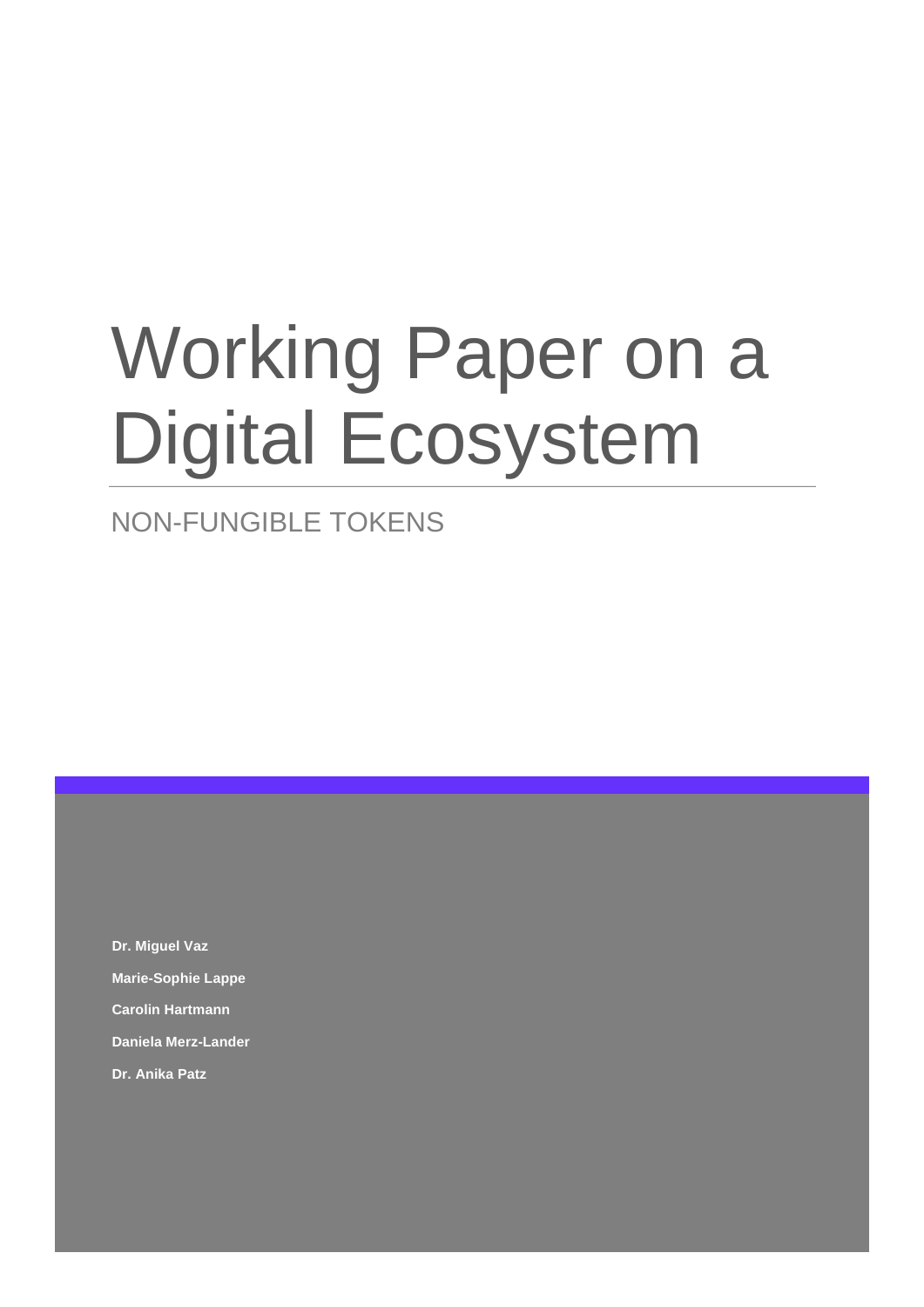#### **Introduction**

The applications and usage of Non-Fungible Tokens (NFTs) have captured the imagination of the digital asset communities. Not only have NFT gaming applications such as CryptoKitties been one of the most active applications on the Ethereum blockchain, but large monetary values have been involved in both primary and secondary market transfers as well, whether it be for NFTs representing digital art or collectibles. Platforms have already standardized the process of NFT creation and provided artists from around the world a channel to monetize their digital art.

While these applications have been predominant in driving the adoption and standard creation processes for NFTs, we see potential further applications in financial markets, industries, and society. Many projects use NFTs to track ecologic capital, represent verifiable claims of the origin of consumer goods, or represent intellectual property.

This paper aims to describe NFTs, assess their risks and limitations, explore the existing regulation in the European Union and share examples of tokens and existing markets. The paper reports the status quo as of October 2021.

#### **Non-Fungible Tokens – an overview**

#### **Definition**

So-called *Non-Fungible Tokens* (NFT) represent ownership of the rights over a specific underlying. That underlying could be a picture, a video, an item in a game or the physical world, or a financial contract. The term *Token* describes a smart contract living on a blockchain that represents an ownership registry. The term *Non-Fungible* means that items are in some form *unique* and not interchangeable. Two 5 EUR bank notes for example are interchangeable whereas two different videos are not.

As with all tokens, an NFT implements basic functionality with respect to the ownership registry:

- *claim of ownership*: a holder (person, entity, or machine) can prove the ownership of the underlying which is identified by the token
- *transfer of ownership*: the ownership of the rights associated with an underlying can be transferred to another holder (person, entity or machine)

So in short, when examining NFTs and their potential, three aspects should be considered: *ownership*, *transfer* and *uniqueness*.



<span id="page-1-0"></span>*Figure 1: An NFT associates underlyings with holders, providing a record of ownership of those underlyings.*

#### **Ownership**

NFTs have started to define the standards of digitised ownership of digital and analogue items. As stated above, an NFT represents the claim of ownership over an underlying.

It is important to look into how a claim of ownership is tied to the underlying [\(Figure](#page-1-0) 1). As for most NFTs, the underlying exists outside the blockchain, and having the ownership claims enforced can be nuanced and complex.

For example, an NFT representing ownership of a patent could mean that any proceeds from the usage of that patent should be forwarded to the owner. But the NFT could not effectively enforce any restrictions on its usage.

#### **Transfer**

A transfer takes place between the current owner of the NFT to a new NFT owner. In the smart contract, the digital identifier associated with the current holder is replaced by the digital identifier of the new person, entity or machine. The ability to transfer tokens through a predefined framework is a core function of an NFT.

The transfer process in the token smart contract can also include further operations and conditions.<sup>1</sup>

#### **Uniqueness**

An NFT is often associated with the uniqueness of the underlying it refers to.<sup>2</sup> Both, the smart contract and the digital identifiers of the owner and the underlying are guaranteed to be unique by the blockchain. It is important to note that as of right now, these guarantees are limited to the blockchain. NFTs face a non-uniqueness risk. They cannot ensure that the underlying they refer to is not a copy of another, e.g. the same digital artwork stored in two different files. Additionally, a truly unique underlying

<sup>2</sup> An NFT should be seen as a unique representation of ownership rather than a proof of uniqueness of an underlying itself.

l

<sup>&</sup>lt;sup>1</sup> One possible application can be the transfer of the stream of income associated with a patent from the current NFT holder to the new NFT holder.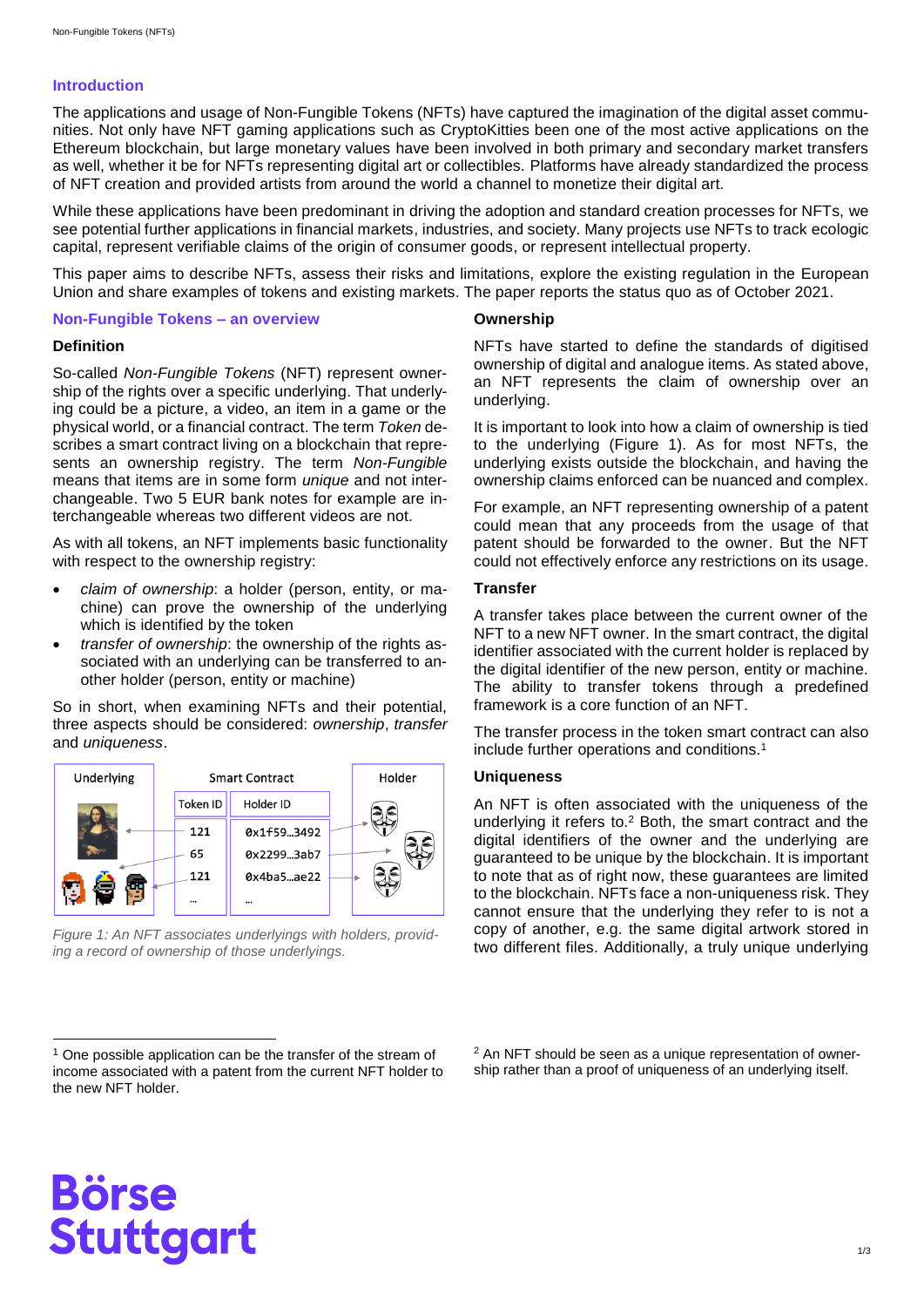

<span id="page-2-0"></span>*Figure 2: Technical components of an NFT.*

could be referred to by different tokens. 3

While ownership, transfer and uniqueness show the *idea* behind NFTs, we need to look closely at the technology in order to understand its benefits and limitations.

#### **Technical anatomy of NFTs**

An NFT consists of three main technical components: the Smart Contract, the Metadata and the Underlying. These components and how they are connected can be seen in [Figure 2.](#page-2-0)

The **Smart Contract** is a piece of chaincode that is deployed on a blockchain such as the Ethereum public blockchain. The smart contract implements a registry that associates the identifier of the holder $4$  with a unique identifier of the underlying, and is responsible for the representation of the ownership, or encoding the conditions for the transferability. It can also encode other operations such as the distribution of royalties or proceeds from transfers. Further it provides the location of the Metadata.

The NFT **Metadata** identifies the underlying. The NFT Metadata can be stored on a cloud service or on a decentralized storage service such as IPFS (Interplanetary File System) 5 , which provides for the immutability of the Metadata over time.

The NFT **Underlying** is the underlying item/data/right etc. owned through the NFT. As discussed above, it usually exists outside of the blockchain. Digital items can be either stored by a cloud provider or in a decentralized storage solution.

l

#### **State of the art implementations**

The first NFTs (e.g. RarePepe) were issued on the Bitcoin blockchain. Nowadays, standards for NFTs are usually defined for the Ethereum blockchain. The two most popular and standardized tokens are the ERC-721<sup>6</sup> and ERC-1155<sup>7</sup> . Due to Ethereum's high transaction costs and limited transaction throughput, other blockchain solutions are emerging such as Flow, Polygon and Solana.

#### **Potential limitations and risks**

Due to their anatomy, NFTs are based on different technology layers. This entails risks, in particular:

- Non-uniqueness risk: The NFT does not guarantee for the uniqueness of its underlying. Trust in the issuer<sup>8</sup> to guarantee uniqueness is still required, that it ensures the consistency of the NFT across its three layers.
- Copyright enforcement risk: The NFT itself does not enforce copyrights on the underlying.<sup>9</sup> However, clever storage and access systems can be setup to successfully enforce these copyrights. One approach is to tie ownership (digital identifier of the owner) to the right to access the underlying.<sup>10</sup>
- Storage risk: Quality of storage is decisive for the longevity of NFTs. The loss of the underlying would lead to the NFT being worthless, whereas the loss of

creating and tracking single unique NFTs, but less appropriate for tracking and transferring collections of NFTs.

<sup>7</sup> ERC-1155 is a unique token that supports non-fungible (NFTs) and fungible tokens. It's faster and more efficient to use in batch token transfers.

<sup>9</sup> Many digital art NFTs are publicly available.

<sup>10</sup> See VideoCoin for an example

## **Börse Stuttgart**

 $3$  The token smart contract is itself unique within the blockchain it is deployed in. This however does not prevent different tokens to be refer to the same underlying.

<sup>4</sup> Usually, a so-called blockchain address

<sup>5</sup> In many NFTs, Metadata and Media Data are stored in IPFS. This is a decentralized data storage network, resistant to tampering and censorship, but public.

 $6$  ERC-721 was the first standardized interface for creating NFTs. It's the most widely used. It can't be divided and represents a single asset that is in interchanged. It's appropriate for

<sup>8</sup> Identity of issuer should thus be known